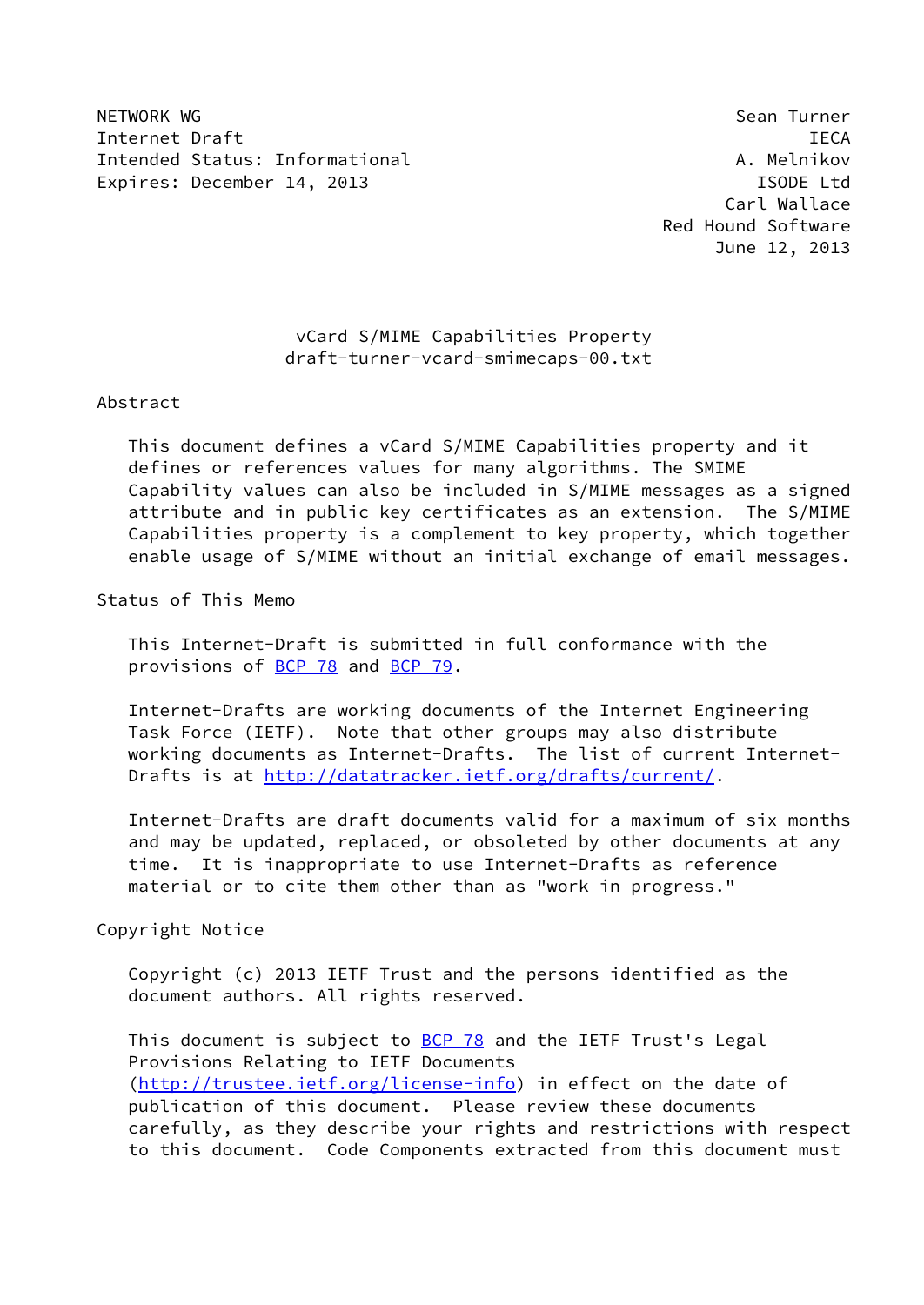Turner **December 14, 2013** [Page 1]

Internet-Draft vCard S/MIME Capabilities Property June 12, 2013

 include Simplified BSD License text as described in Section 4.e of the Trust Legal Provisions and are provided without warranty as described in the Simplified BSD License.

## <span id="page-1-0"></span>[1](#page-1-0). Introduction

 This document defines or references values for the vCard S/MIME Capabilities property. The syntax for the property is defined in [\[RFC5751](https://datatracker.ietf.org/doc/pdf/rfc5751)], but the values for each capability instance are defined in separate RFCs and in some cases not at all. Capability values can also be included in S/MIME messages as an attribute and in public key certificates as an extension [\[RFC4262](https://datatracker.ietf.org/doc/pdf/rfc4262)].

 The majority of the values in this document are defined in other RFCs, and this document references those RFCs before the SMIME Capability. Values are encoded using the Distinguished Encoding Rule (DER)  $[X.690]$  $[X.690]$  and are a sequence of algorithm object identifier plus any parameters. The values provided in this document are values for single SMIMECapability instance, which contain one algorithm parameter pair. These values may be concatenated and preceded by a tag and length value to produce a SMIMECapabilities value. The syntax for the attribute is as follows and is repeated here from [\[RFC5751](https://datatracker.ietf.org/doc/pdf/rfc5751)] for convenience:

SMIMECapabilities ::= SEQUENCE OF SMIMECapability

 SMIMECapability ::= SEQUENCE { capabilityID OBJECT IDENTIFIER, parameters ANY DEFINED BY capabilityID OPTIONAL }

As specified in [\[RFC5751](https://datatracker.ietf.org/doc/pdf/rfc5751)]: "the object identifiers (OIDs) are listed in order of their preference, but SHOULD be separated logically along the lines of their categories (signature algorithms, symmetric algorithms, key encipherment algorithms, etc.)" As the "structure of the SMIMECapabilities attribute is [designed] to facilitate simple table lookups and binary comparisons in order to determine matches", the values are given in encoded format.

In the following sections, the DER  $[X.690]$  $[X.690]$  values for the capabilities are preceded by the algorithm's name, and, if they were previously defined a reference for the document in which they are defined.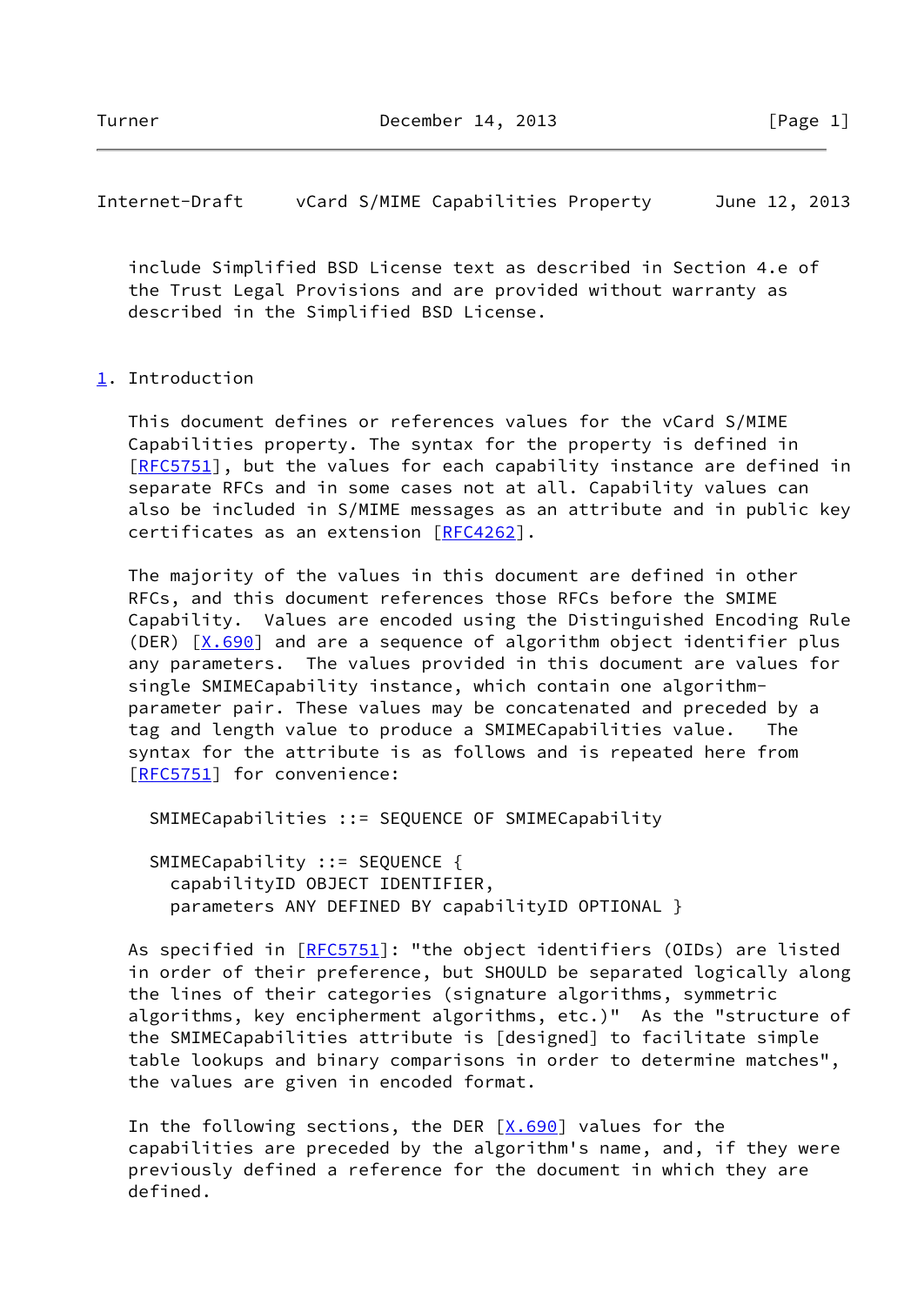#### <span id="page-2-0"></span>[1.1](#page-2-0). Requirements Terminology

 The key words "MUST", "MUST NOT", "REQUIRED", "SHALL", "SHALL NOT", "SHOULD", "SHOULD NOT", "RECOMMENDED", "MAY", and "OPTIONAL" in this

| Turner | December 14, 2013 |  | [Page 2] |  |
|--------|-------------------|--|----------|--|
|--------|-------------------|--|----------|--|

Internet-Draft vCard S/MIME Capabilities Property June 12, 2013

document are to be interpreted as described in [\[RFC2119](https://datatracker.ietf.org/doc/pdf/rfc2119)].

<span id="page-2-1"></span>[2](#page-2-1). Message Digest Algorithms

[RFC3370] and [[RFC5754](https://datatracker.ietf.org/doc/pdf/rfc5754)] define the following message digest algorithms for use with CMS:

MD5: 300a 0608 2a86 4886 f70d 0205

NOTE: Though [\[RFC3370](https://datatracker.ietf.org/doc/pdf/rfc3370)] allows NULL parameters for SHA-1, SHA-224, SHA-256, SHA-384, SHA-512, parameters MUST NOT be included in SMIMECapability values as per [[RFC5751](https://datatracker.ietf.org/doc/pdf/rfc5751)] because there is no differentiating by parameters for SHA-1 (e.g., output length).

SHA-1: 3007 0605 290e 0302 1a

[RFC5754] SHA-224: 300b 0609 6086 4801 6503 0402 04

[RFC5754] SHA-256: 300b 0609 6086 4801 6503 0402 01

[RFC5754] SHA-384: 300b 0609 6086 4801 6503 0402 02

[RFC5754] SHA-512: 300b 0609 6086 4801 6503 0402 03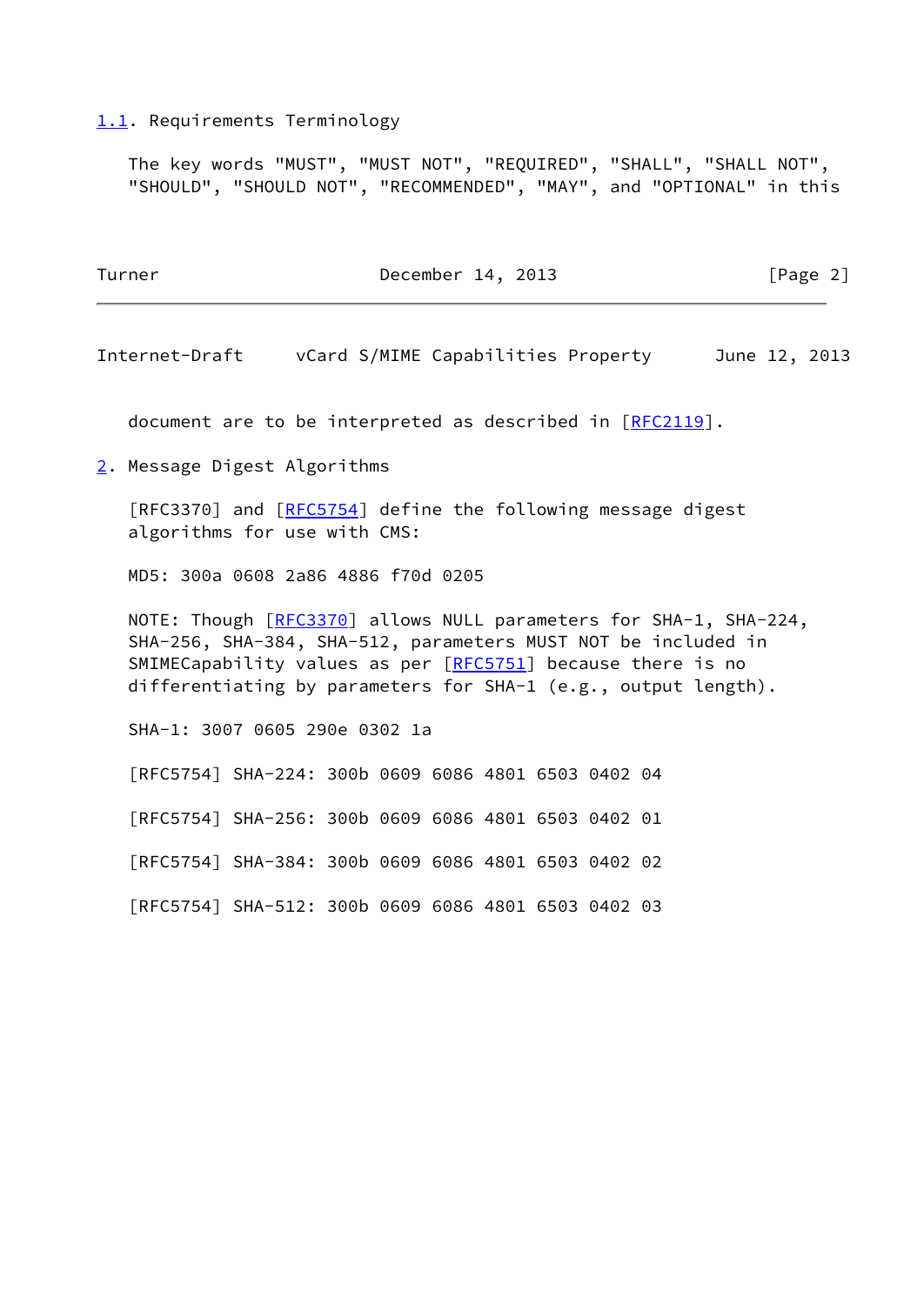## Turner **December 14, 2013** [Page 3]

#### Internet-Draft vCard S/MIME Capabilities Property June 12, 2013

## <span id="page-3-0"></span>[3](#page-3-0). Digital Signature Algorithms

[\[RFC3370](https://datatracker.ietf.org/doc/pdf/rfc3370)], [[RFC4056\]](https://datatracker.ietf.org/doc/pdf/rfc4056), [[RFC5754](https://datatracker.ietf.org/doc/pdf/rfc5754)], and [\[RFC5753](https://datatracker.ietf.org/doc/pdf/rfc5753)] define the following digital signature algorithms for use with CMS: RSA Encryption: 3009 0608 2a86 4886 f70d 0101 01 RSA With MD5: 3009 0608 2a86 4886 f70d 0101 04 RSA With SHA-1: 3009 0608 2a86 4886 f70d 0101 05 RSA With SHA-224: 3009 0608 2a86 4886 f70d 0101 0e RSA With SHA-256: 3009 0608 2a86 4886 f70d 0101 0b RSA With SHA-384: 3009 0608 2a86 4886 f70d 0101 0c RSA With SHA-512: 3009 0608 2a86 4886 f70d 0101 0d NOTE: [[RFC4055](https://datatracker.ietf.org/doc/pdf/rfc4055)] includes NULL parameters with SHA-1. RSASSA-PSS Deaults: 300D 0609 2a86 4886 f70d 0101 0a30 00 DSA With SHA-1: 3009 0607 2a86 48ce 3804 03 [RFC5754] DSA With SHA-224: 300b 0609 6086 4801 6503 0403 01 [RFC5754] DSA With SHA-256: 300b 0609 6086 4801 6503 0403 02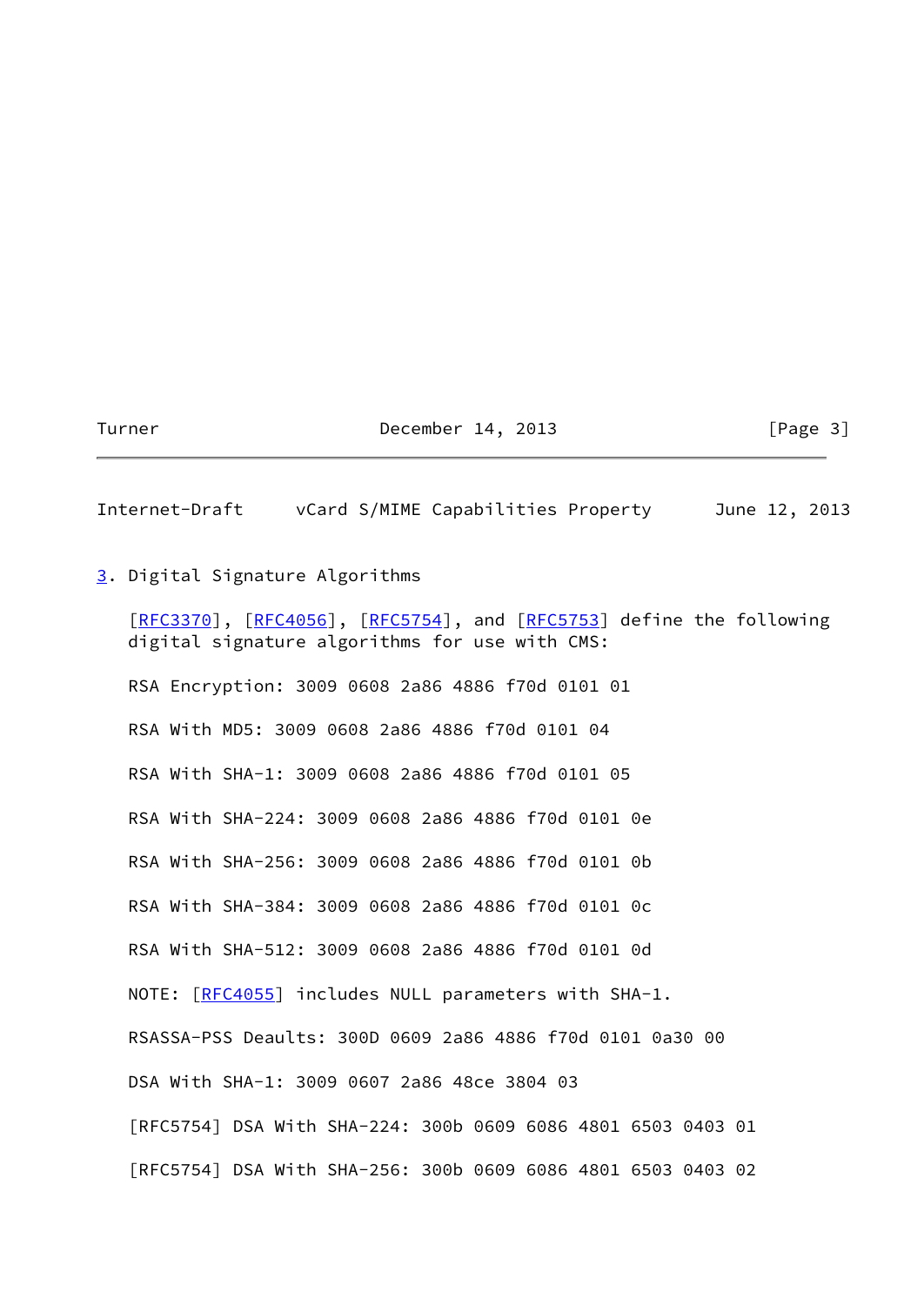NOTE: [[RFC5753](https://datatracker.ietf.org/doc/pdf/rfc5753)] shows the ECDSA with SHA-1 with NULL parameter values, but the NULL parameters should not have been included according to [\[RFC5751](https://datatracker.ietf.org/doc/pdf/rfc5751)]. The NULL is retained for backwards compatibility. [RFC5753] ECDSA With SHA-1: 300b 0607 2a86 48ce 3d04 0105 00 [RFC5753] ECDSA With SHA-224: 300a 0608 2a86 48ce 3d04 0301 [RFC5753] ECDSA With SHA-256: 300a 0608 2a86 48ce 3d04 0302 [RFC5753] ECDSA With SHA-384: 300a 0608 2a86 48ce 3d04 0303 [RFC5753] ECDSA With SHA-512: 300a 0608 2a86 48ce 3d04 0304

<span id="page-4-0"></span>[4](#page-4-0). Key Transport Algorithms

 [\[RFC3370](https://datatracker.ietf.org/doc/pdf/rfc3370)], [[RFC3560\]](https://datatracker.ietf.org/doc/pdf/rfc3560), [[RFC5990](https://datatracker.ietf.org/doc/pdf/rfc5990)] define the following key transport algorithms for use with CMS:

Turner **December 14, 2013** [Page 4]

Internet-Draft vCard S/MIME Capabilities Property June 12, 2013

RSA Encryption: 300d 0608 2a86 4886 f70d 0101 01

[RFC3560] RSAES-OAEP Default: 300D 0609 2a86 4886 f70d 0101 0730 00

NOTE: [[RFC3560](https://datatracker.ietf.org/doc/pdf/rfc3560)] shows the RSAES-OAEP with SHA-224, SHA-256, 384, and 512 with NULL parameter values for the SHA algorithms, but the NULL parameters should not have been included according to [RFCTBD1].

 [RFC3560] RSAES-OAEP SHA-224: 3038 0609 2a86 4886 f70d 0101 0730 2b30 0d06 0960 8648 0165 0304 0201 0500 301a 0609 2a86 4886 f70d 0101 0830 0d06 0960 8648 0165 0304 0204 0500

- [RFC3560] RSAES-OAEP SHA-256: 3038 0609 2a86 4886 f70d 0101 0730 2b30 0d06 0960 8648 0165 0304 0201 0500 301a 0609 2a86 4886 f70d 0101 0830 0d06 0960 8648 0165 0304 0201 0500
- [RFC3560] RSAES-OAEP SHA-384: 3038 0609 2a86 4886 f70d 0101 0730 2b30 0d06 0960 8648 0165 0304 0202 0500 301a 0609 2a86 4886 f70d 0101 0830 0d06 0960 8648 0165 0304 0202 0500
- [RFC3560] RSAES-OAEP SHA-512: 3038 0609 2a86 4886 f70d 0101 0730 2b30 0d06 0960 8648 0165 0304 0202 0500 301a 0609 2a86 4886 f70d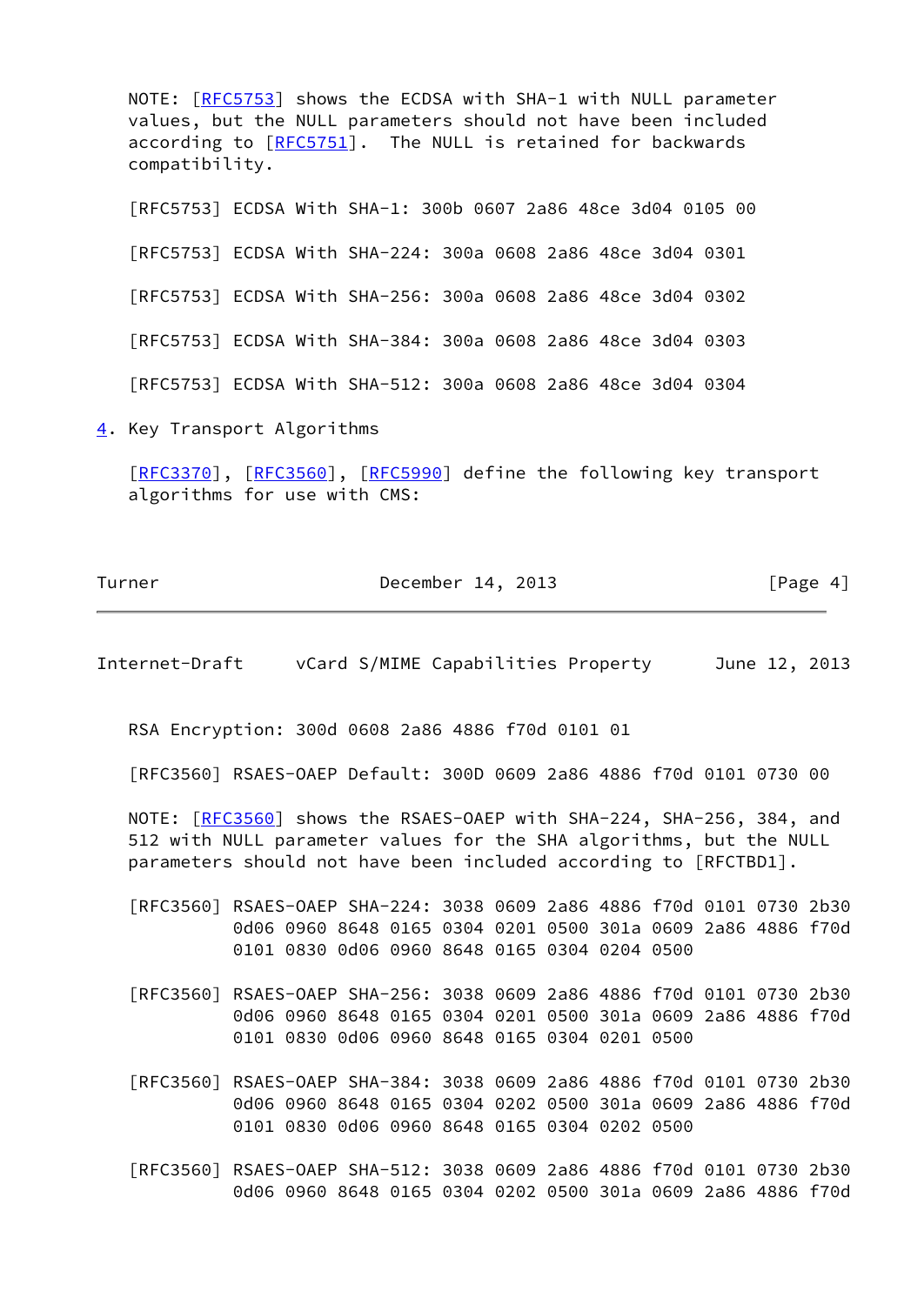0101 0830 0d06 0960 8648 0165 0304 0203 0500

- [RFC5990] RSA-KEM KDF3 based on SHA-256, AES Key Wrap with a 128-bit KEK: 3047 060b 2a86 4886 f70d 0109 1003 ??30 3830 2906 0728 818c 7102 0204 301e 3019 060a 2b81 0510 8648 092c 0102 300b 0609 6086 4801 6503 0402 0102 0110 300b 0609 6086 4801 6503 0401 05
- [RFC5990] RSA-KEM KDF3 based on SHA-384, AES Key Wrap with a 192-bit KEK: 3047 060b 2a86 4886 f70d 0109 1003 ??30 3830 2906 0728 818c 7102 0204 301e 3019 060a 2b81 0510 8648 092c 0102 300b 0609 6086 4801 6503 0402 0202 0118 300b 0609 6086 4801 6503 0401 19
- [RFC5990] RSA-KEM KDF3 based on SHA-512, AES Key Wrap with a 256-bit KEK: 3047 060b 2a86 4886 f70d 0109 1003 ??30 3830 2906 0728 818c 7102 0204 301e 3019 060a 2b81 0510 8648 092c 0102 300b 0609 6086 4801 6503 0402 0302 0120 300b 0609 6086 4801 6503 0401 2d
- [RFC5990] RSA-KEM KDF2 based on SHA-1, Triple-DES Key Wrap with a 128-bit KEK (two-key triple-DES): 3045 060b 2a86 4886 f70d 0109 1003 ??30 3630 2506 0728 818c 7102 0204 301a 3015 060a 2b81 0510 8648 092c 0101 3007 0605 2b0e 0302 1a02 0110 300d 060b 2a86 4886 f70d 0109 1003 06

| Turner | December 14, 2013 |  | [Page 5] |  |
|--------|-------------------|--|----------|--|
|        |                   |  |          |  |

Internet-Draft vCard S/MIME Capabilities Property June 12, 2013

<span id="page-5-0"></span>[5](#page-5-0). Key Agreement Algorithms

[\[RFC2876](https://datatracker.ietf.org/doc/pdf/rfc2876)], [[RFC3370\]](https://datatracker.ietf.org/doc/pdf/rfc3370), and [[RFC5753](https://datatracker.ietf.org/doc/pdf/rfc5753)] define the following key agreement algorithms for use with CMS:

 NOTE: The parameters for key agreement algorithms are the key wrap algorithm (see [Section 6\)](#page-10-0).

 [RFC2876] KEA: 3018 0609 6086 4801 6502 0101 1830 0b06 0960 8648 0165 0201 0117

 KA=DH S-S Wrap=Triple-DES: 301c 060d 2a86 4886 f70d 0109 1003 0a30 0d06 0d2a 8648 86f7 0d01 0910 0306

KA=DH S-S Wrap=RC2 Para=40-bit: 3020 060d 2a86 4886 f70d 0109 1003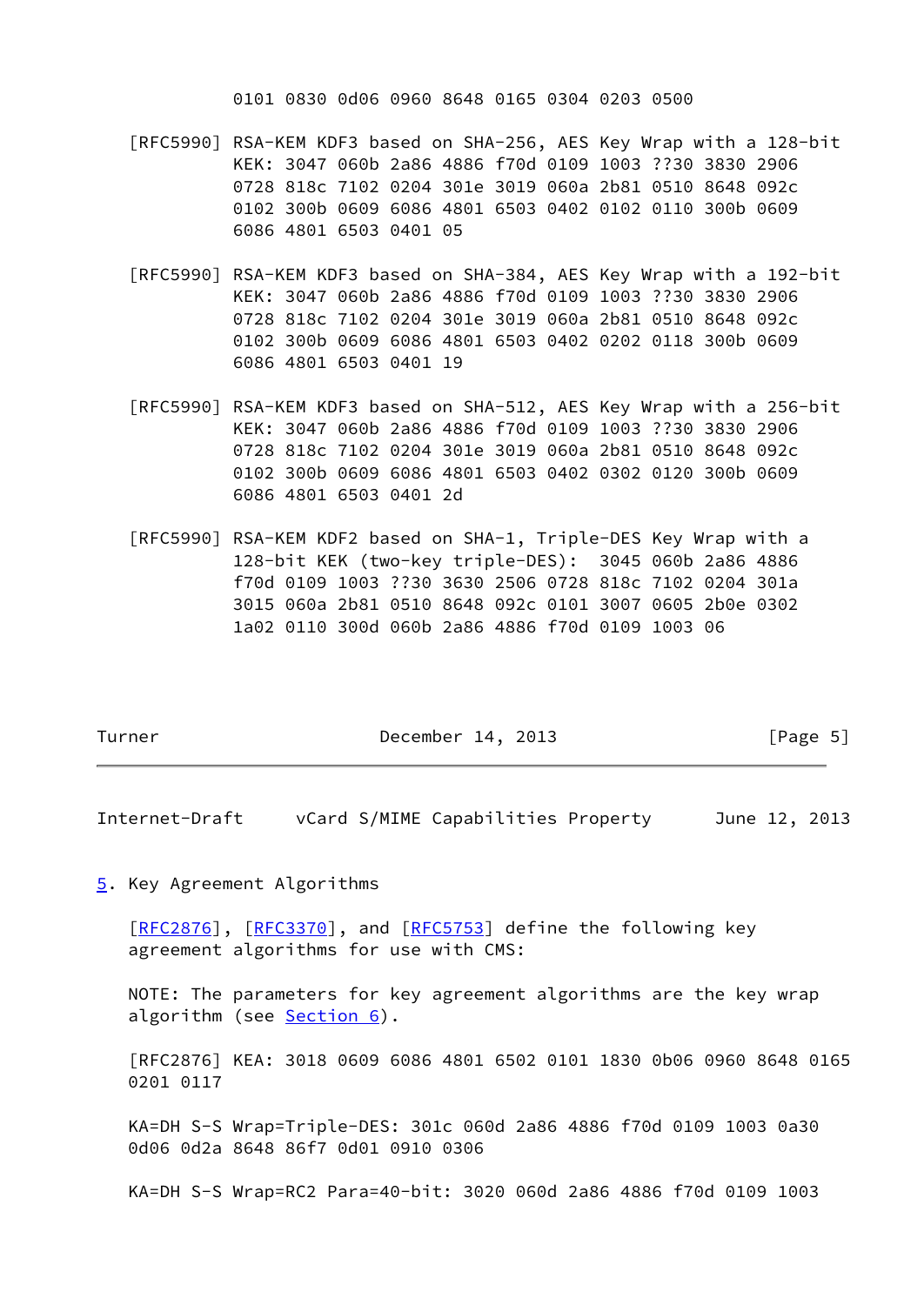0a30 1106 0d2a 8648 86f7 0d01 0910 0306 0202 00a0

 KA=DH S-S Wrap=RC2 Para=64-bit: 301f 060d 2a86 4886 f70d 0109 1003 0a30 1006 0d2a 8648 86f7 0d01 0910 0306 0201 78

 KA=DH S-S Wrap=RC2 Para=128-bit: 301f 060d 2a86 4886 f70d 0109 1003 0a30 1006 0d2a 8648 86f7 0d01 0910 0306 0201 3a

 KA=DH E-S Wrap=Triple-DES: 301c 060d 2a86 4886 f70d 0109 1003 0530 0d06 0d2a 8648 86f7 0d01 0910 0306

 KA=DH E-S Wrap=RC2 Para=40-bit: 3020 060d 2a86 4886 f70d 0109 1003 0530 1106 0d2a 8648 86f7 0d01 0910 030a 0202 00a0

 KA=DH E-S Wrap=RC2 Para=64-bit: 301f 060d 2a86 4886 f70d 0109 1003 0530 1006 0d2a 8648 86f7 0d01 0910 030a 0201 78

 KA=DH E-S Wrap=RC2 Para=128-bit: 301f 060d 2a86 4886 f70d 0109 1003 0530 1006 0d2a 8648 86f7 0d01 0910 030a 0201 3a

NOTE:  $[REC5753]$  shows the ECDH with SHA-1|Triple-DES wrap capabilities with NULL parameter values, but the NULL parameters should not have been included according to [RFCTBD1]. The NULL is retained for backwards compatibility.

 [RFC5753] KA=ECDH standard KDF=SHA-1 Wrap=Triple-DES: 301c 0609 2b81 0510 8648 3f00 0230 0f06 0b2a 8648 86f7 0d01 0910 0306 0500

 [RFC5753] KA=ECDH standard KDF=SHA-224 Wrap=Triple-DES: 3017 0606 2b81 0401 0b00 300e 060b 2a86 4886 f70d 0109 1003 06

[RFC5753] KA=ECDH standard KDF=SHA-256 Wrap=Triple-DES: 3017 0606

| Turner | December 14, 2013 | [Page 6] |
|--------|-------------------|----------|
|        |                   |          |

Internet-Draft vCard S/MIME Capabilities Property June 12, 2013

2b81 0401 0b01 300e 060b 2a86 4886 f70d 0109 1003 06

- [RFC5753] KA=ECDH standard KDF=SHA-384 Wrap=Triple-DES: 3017 0606 2b81 0401 0b02 300e 060b 2a86 4886 f70d 0109 1003 06
- [RFC5753] KA=ECDH standard KDF=SHA-512 Wrap=Triple-DES: 3017 0606 2b81 0401 0b03 300e 060b 2a86 4886 f70d 0109 1003 06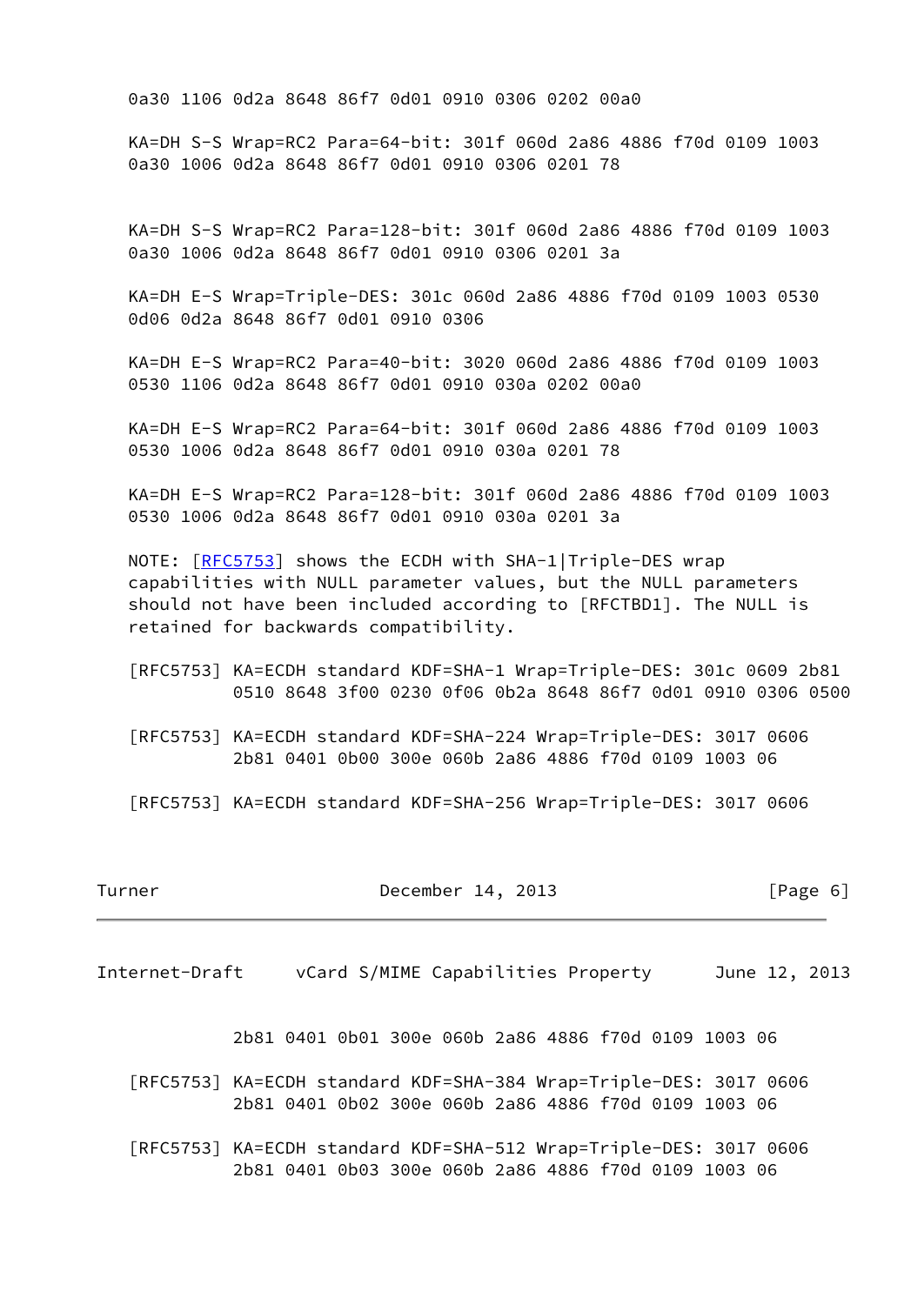- [RFC5753] KA=ECDH standard KDF=SHA-1 Wrap=AES-128: 3018 0609 2b81 0510 8648 3f00 0230 0b06 0960 8648 0165 0304 0105
- [RFC5753] KA=ECDH standard KDF=SHA-224 Wrap=AES-128: 3015 0606 2b81 0401 0b00 300b 0609 6086 4801 6503 0401 05
- [RFC5753] KA=ECDH standard KDF=SHA-256 Wrap=AES-128: 3015 0606 2b81 0401 0b01 300b 0609 6086 4801 6503 0401 05
- [RFC5753] KA=ECDH standard KDF=SHA-384 Wrap=AES-128: 3015 0606 2b81

 [RFC5753] KA=ECDH standard KDF=SHA-512 Wrap=AES-128: 3015 0606 2b81 0401 0b03 300b 0609 6086 4801 6503 0401 05 [\[RFC5753](https://datatracker.ietf.org/doc/pdf/rfc5753)] KA=ECDH standard KDF=SHA-1 Wrap=AES-192: 3018 0609 2b81 0510 8648 3f00 0230 0b06 0960 8648 0165 0304 0119

- [RFC5753] KA=ECDH standard KDF=SHA-224 Wrap=AES-192: 3015 0606 2b81 0401 0b00 300b 0609 6086 4801 6503 0401 19
- [RFC5753] KA=ECDH standard KDF=SHA-256 Wrap=AES-192: 3015 0606 2b81 0401 0b01 300b 0609 6086 4801 6503 0401 19
- [RFC5753] KA=ECDH standard KDF=SHA-384 Wrap=AES-192: 3015 0606 2b81 0401 0b02 300b 0609 6086 4801 6503 0401 19
- [RFC5753] KA=ECDH standard KDF=SHA-512 Wrap=AES-192: 3015 0606 2b81 0401 0b03 300b 0609 6086 4801 6503 0401 19
- [RFC5753] KA=ECDH standard KDF=SHA-1 Wrap=AES-256: 3018 0609 2b81 0510 8648 3f00 0230 0b06 0960 8648 0165 0304 012d
- [RFC5753] KA=ECDH standard KDF=SHA-224 Wrap=AES-256: 3015 0606 2b81 0401 0B00 300b 0609 6086 4801 6503 0401 2d
- [RFC5753] KA=ECDH standard KDF=SHA-256 Wrap=AES-256: 3015 0606 2b81 0401 0b01 300b 0609 6086 4801 6503 0401 2d
- [RFC5753] KA=ECDH standard KDF=SHA-384 Wrap=AES-256: 3015 0606 2b81 0401 0b02 300b 0609 6086 4801 6503 0401 2d

| urner |  |
|-------|--|
|-------|--|

December 14, 2013 [Page 7]

Internet-Draft vCard S/MIME Capabilities Property June 12, 2013

[RFC5753] KA=ECDH standard KDF=SHA-512 Wrap=AES-256: 3015 0606 2b81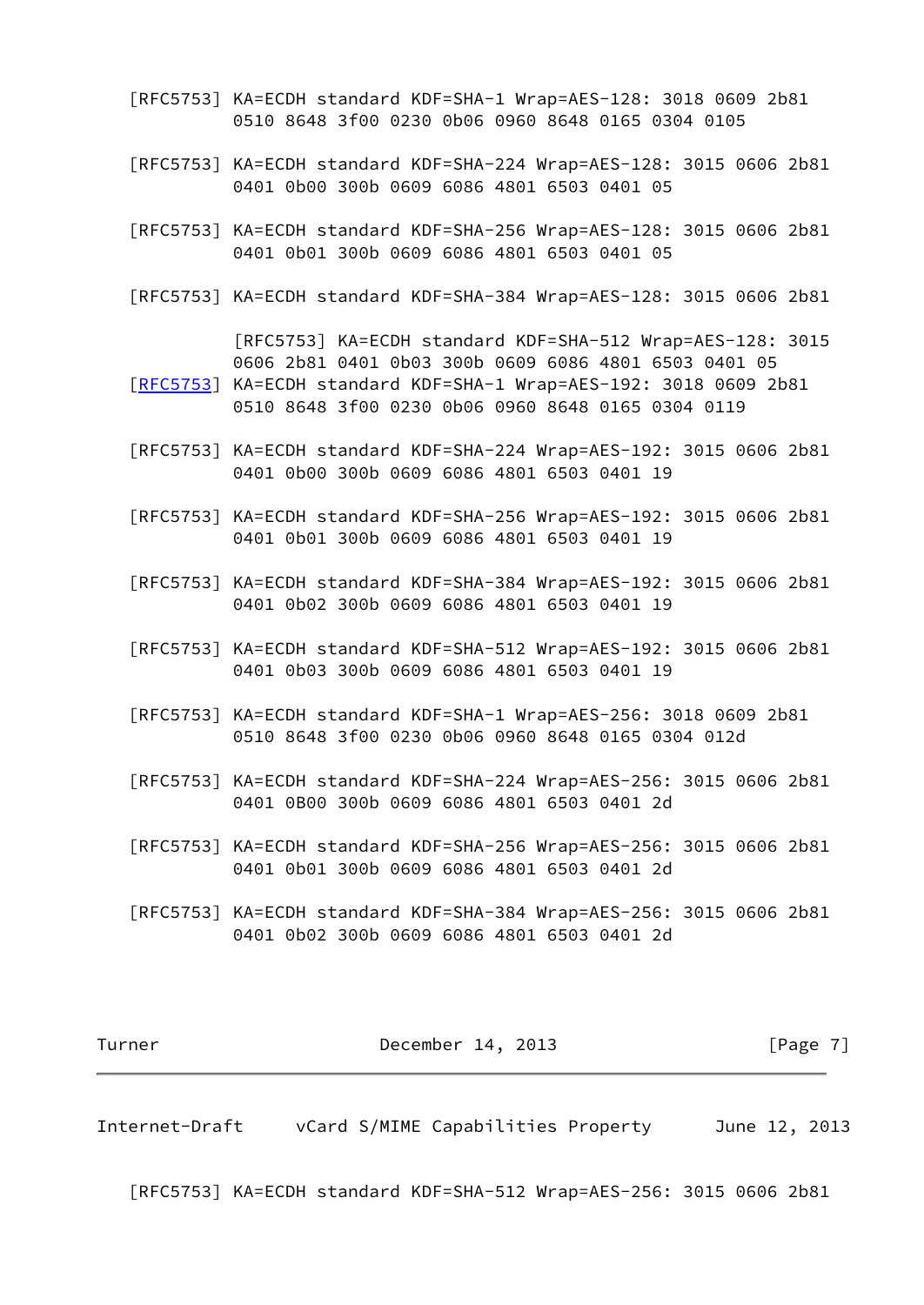#### 0401 0B03 300b 0609 6086 4801 6503 0401 2d

 NOTE: [[RFC5753](https://datatracker.ietf.org/doc/pdf/rfc5753)] shows the ECMQV with SHA-1 and Triple-DES wrap capabilities with NULL parameter values, but the NULL parameters should not have been included according to [RFCTBD1]. The NULL is retained for backwards compatibility.

- [RFC5753] KA=ECDH cofactor KDF=SHA-1 Wrap=Triple-DES: 301c 0609 2b81 0510 8648 3f00 0330 0f06 0b2a 8648 86f7 0d01 0910 0306 0500
- [RFC5753] KA=ECDH cofactor KDF=SHA-224 Wrap=Triple-DES: 3017 0606 2b81 0401 0e00 300d 060b 2a86 4886 f70d 0109 1003 06
- [RFC5753] KA=ECDH cofactor KDF=SHA-256 Wrap=Triple-DES: 3017 0606
- [RFC5753] KA=ECDH cofactor KDF=SHA-384 Wrap=Triple-DES: 3017 0606 2b81 0401 0e02 300d 060b 2a86 4886 f70d 0109 1003 06
- [RFC5753] KA=ECDH cofactor KDF=SHA-512 Wrap=Triple-DES: 3017 0606 2b81 0401 0e03 300d 060b 2a86 4886 f70d 0109 1003 06
- [RFC5753] KA=ECDH cofactor KDF=SHA-1 Wrap=AES-128: 3018 0609 2b81 0510 8648 3f00 0330 0b06 0960 8648 0165 0304 0105
- [RFC5753] KA=ECDH cofactor KDF=SHA-224 Wrap=AES-128: 3015 0606 2b81 0401 0e00 300b 0609 6086 4801 6503 0401 05
- [RFC5753] KA=ECDH cofactor KDF=SHA-256 Wrap=AES-128: 3015 0606 2b81 0401 0e01 300b 0609 6086 4801 6503 0401 05
- [RFC5753] KA=ECDH cofactor KDF=SHA-384 Wrap=AES-128: 3015 0606 2b81 0401 0e02 300b 0609 6086 4801 6503 0401 05
- [RFC5753] KA=ECDH cofactor KDF=SHA-512 Wrap=AES-128: 3017 0606 2b81 0401 0e03 300b 0609 6086 4801 6503 0401 05
- [RFC5753] KA=ECDH cofactor KDF=SHA-1 Wrap=AES-192: 30 18 06 09 2b 81 0510 8648 3f00 0330 0b06 0960 8648 0165 0304 0119
- [RFC5753] KA=ECDH cofactor KDF=SHA-224 Wrap=AES-192: 3015 0606 2b81 0401 0e00 300b 0609 6086 4801 6503 0401 19
- [RFC5753] KA=ECDH cofactor KDF=SHA-256 Wrap=AES-192: 3015 0606 2b81 0401 0e01 300b 0609 6086 4801 6503 0401 19
- [RFC5753] KA=ECDH cofactor KDF=SHA-384 Wrap=AES-192: 3015 0606 2b81 0401 0e02 300b 0609 6086 4801 6503 0401 19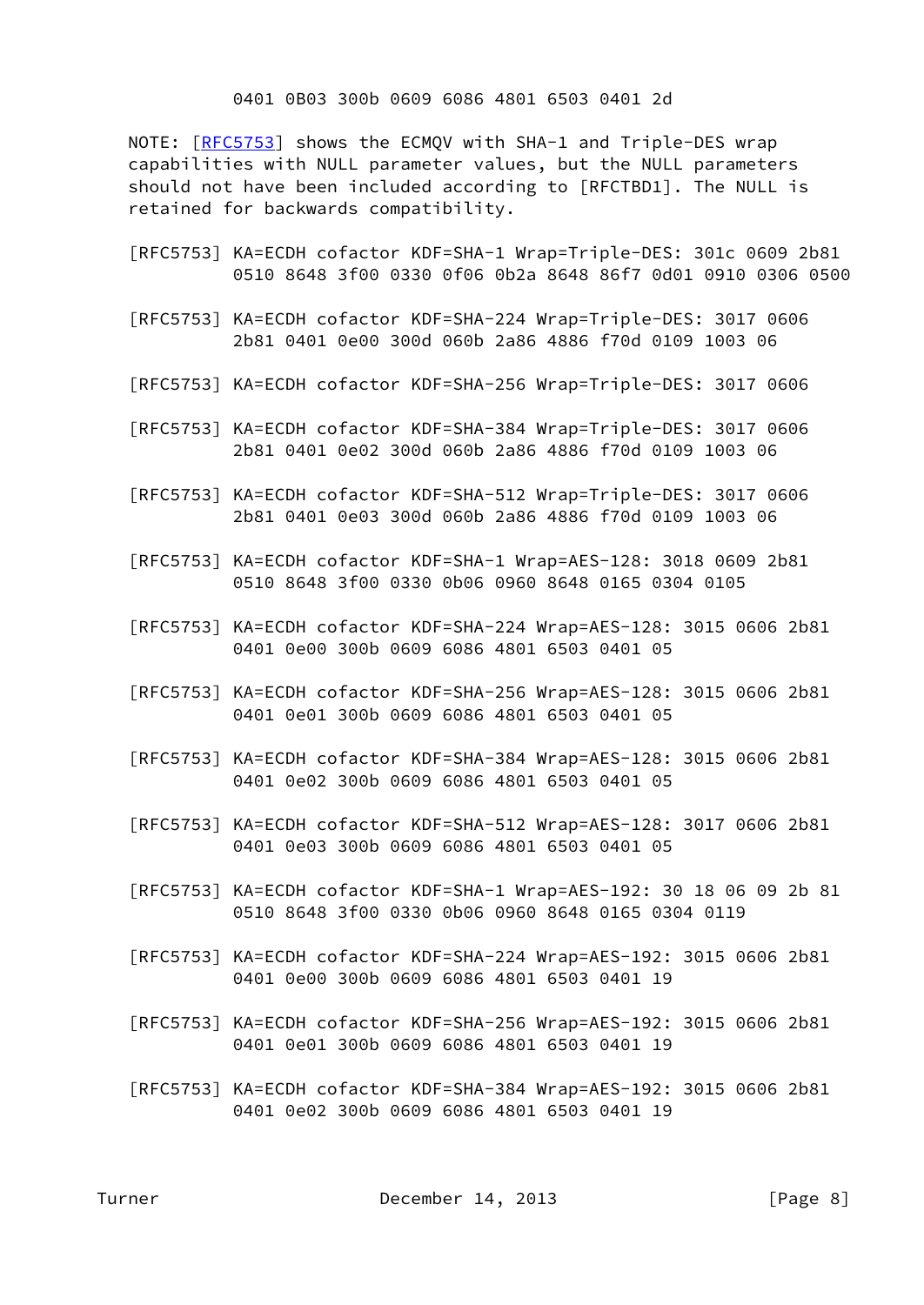Internet-Draft vCard S/MIME Capabilities Property June 12, 2013

- [RFC5753] KA=ECDH cofactor KDF=SHA-512 Wrap=AES-192: 3015 0606 2b81 0401 0e03 300b 0609 6086 4801 6503 0401 19
- [RFC5753] KA=ECDH cofactor KDF=SHA-1 Wrap=AES-256: 3015 0609 2b81 0510 8648 3f00 0330 0b06 0960 8648 0165 0304 012d
- [RFC5753] KA=ECDH cofactor KDF=SHA-224 Wrap=AES-256: 3015 0606 2b81 0401 0e00 300b 0609 6086 4801 6503 0401 2d
- [RFC5753] KA=ECDH cofactor KDF=SHA-256 Wrap=AES-256: 3015 0606 2b81 0401 0e01 300b 0609 6086 4801 6503 0401 2d
- [RFC5753] KA=ECDH cofactor KDF=SHA-384 Wrap=AES-256: 3015 0606 2b81 [\[RFC5753](https://datatracker.ietf.org/doc/pdf/rfc5753)] KA=ECDH cofactor KDF=SHA-512 Wrap=AES-256: 3015 0606 2b81 0401 0e03 300b 0609 6086 4801 6503 0401 2d

NOTE:  $[RECS753]$  shows the ECMQV with SHA-1 and Triple-DES wrap capabilities with NULL parameter values, but the NULL parameters should not have been included according to [RFCTBD1]. The NULL is retained for backwards compatibility.

- [RFC5753] KA=ECMQV 1-Pass KDF=SHA-1 Wrap=Triple-DES: 301c 0609 2b81 0510 8648 3f00 1030 0f06 0b2a 8648 86f7 0d01 0910 0306 0500
- [RFC5753] KA=ECMQV 1-Pass KDF=SHA-224 Wrap=Triple-DES: 3017 0606 2b81 0401 0f00 300d 060b 2a86 4886 f70d 0109 1003 06
- [RFC5753] KA=ECMQV 1-Pass KDF=SHA-256 Wrap=Triple-DES: 3017 0606 2b81 0401 0f01 300d 060b 2a86 4886 f70d 0109 1003 06
- [RFC5753] KA=ECMQV 1-Pass KDF=SHA-384 Wrap=Triple-DES: 3017 0606 2b81 0401 0f02 300d 060b 2a86 4886 f70d 0109 1003 06
- [RFC5753] KA=ECMQV 1-Pass KDF=SHA-512 Wrap=Triple-DES: 3017 0606 2b81 0401 0f03 300d 060b 2a86 4886 f70d 0109 1003 06
- [RFC5753] KA=ECMQV 1-Pass KDF=SHA-1 Wrap=AES-128: 3018 0609 2b81 0510 8648 3f00 1030 0b06 0960 8648 0165 0304 0105
- [RFC5753] KA=ECMQV 1-Pass KDF=SHA-224 Wrap=AES-128: 3015 0606 2b81 0401 0f00 300b 0609 6086 4801 6503 0401 05
- [RFC5753] KA=ECMQV 1-Pass KDF=SHA-256 Wrap=AES-128: 3015 0606 2b81 0401 0f01 300b 0609 6086 4801 6503 0401 05

[RFC5753] KA=ECMQV 1-Pass KDF=SHA-384 Wrap=AES-128: 3015 0606 2b81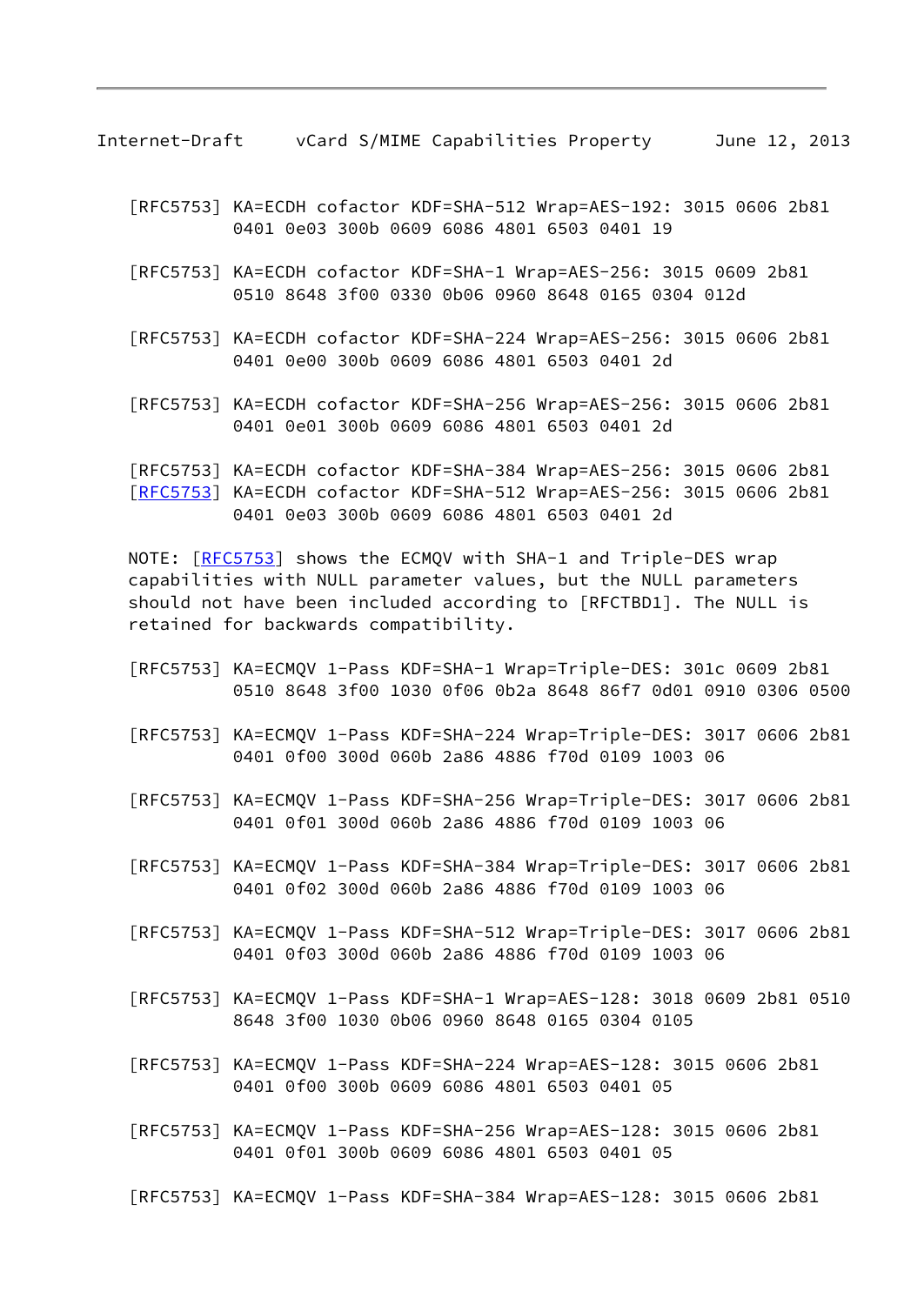#### 0401 0f02 300b 0609 6086 4801 6503 0401 05

## Turner **December 14, 2013** [Page 9]

Internet-Draft vCard S/MIME Capabilities Property June 12, 2013

- [RFC5753] KA=ECMQV 1-Pass KDF=SHA-512 Wrap=AES-128: 3015 0606 2b81 0401 0f03 300b 0609 6086 4801 6503 0401 05
- [RFC5753] KA=ECMQV 1-Pass KDF=SHA-1 Wrap=AES-192: 3018 0609 2b81 0510 8648 3f00 1030 0b06 0960 8648 0165 0304 0119
- [RFC5753] KA=ECMQV 1-Pass KDF=SHA-224 Wrap=AES-192: 3015 0606 2b81 0401 0f00 300b 0609 6086 4801 6503 0401 19
- [RFC5753] KA=ECMQV 1-Pass KDF=SHA-256 Wrap=AES-192: 3015 0606 2b81

 [\[RFC5753](https://datatracker.ietf.org/doc/pdf/rfc5753)] KA=ECMQV 1-Pass KDF=SHA-384 Wrap=AES-192: 3015 0606 2b81 0401 0f02 300b 0609 6086 4801 6503 0401 19

- [RFC5753] KA=ECMQV 1-Pass KDF=SHA-512 Wrap=AES-192: 3015 0606 2b81 0401 0f03 300b 0609 6086 4801 6503 0401 19
- [RFC5753] KA=ECMQV 1-Pass KDF=SHA-1 Wrap=AES-256: 3018 0609 2b81 0510 8648 3f00 1030 0b06 0960 8648 0165 0304 012d
- [RFC5753] KA=ECMQV 1-Pass KDF=SHA-224 Wrap=AES-256: 3015 0606 2b81 0401 0f00 300b 0609 6086 4801 6503 0401 2d
- [RFC5753] KA=ECMQV 1-Pass KDF=SHA-256 Wrap=AES-256: 3015 0606 2b81 0401 0f01 300b 0609 6086 4801 6503 0401 2d
- [RFC5753] KA=ECMQV 1-Pass KDF=SHA-384 Wrap=AES-256: 3015 0606 2b81 0401 0f02 300b 0609 6086 4801 6503 0401 2d
- [RFC5753] KA=ECMQV 1-Pass KDF=SHA-512 Wrap=AES-256: 3015 0606 2b81 0401 0f03 300b 0609 6086 4801 6503 0401 2d

## <span id="page-10-0"></span>[6](#page-10-0). Key Wrap Algorithms

 [\[RFC2876](https://datatracker.ietf.org/doc/pdf/rfc2876)], [[RFC3058\]](https://datatracker.ietf.org/doc/pdf/rfc3058), [[RFC3370](https://datatracker.ietf.org/doc/pdf/rfc3370)], [\[RFC3565](https://datatracker.ietf.org/doc/pdf/rfc3565)], [\[RFC3657](https://datatracker.ietf.org/doc/pdf/rfc3657)], [\[RFC4010](https://datatracker.ietf.org/doc/pdf/rfc4010)], [\[RFC5649](https://datatracker.ietf.org/doc/pdf/rfc5649)] define the following key wrap algorithms for use with CMS:

 NOTE: In most instances, the key wrap algorithm is included in the capabilities set as part of the key agreement algorithm.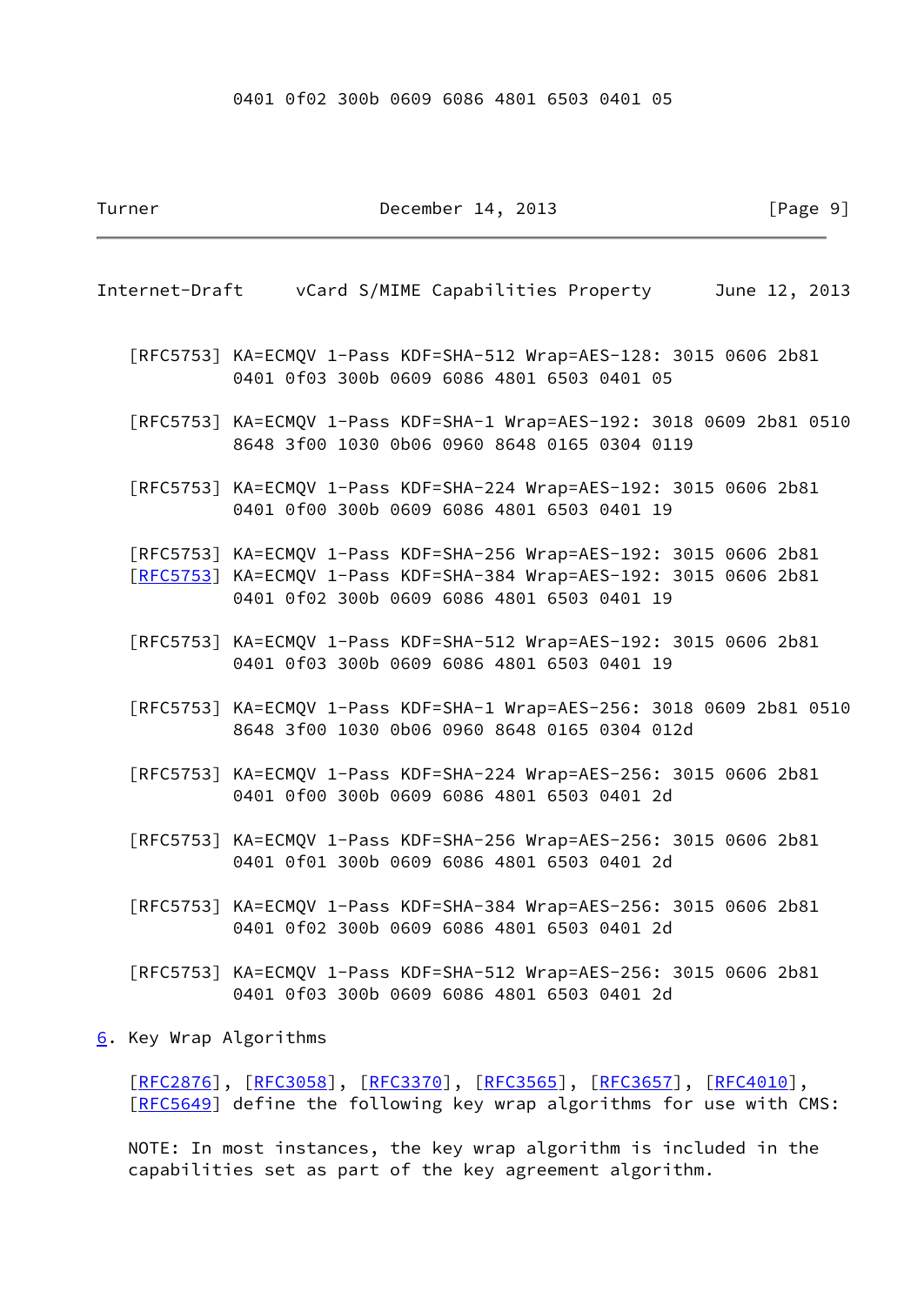[RFC2876] FORTEZZA Wrap 80: 300b 0609 6086 4801 6502 0101 17 [RFC3058] IDEA: 300D 060B 2B06 0104 0181 3C07 0101 02 3-DES Wrap: 300e 060b 2a86 4886 f70d 0109 1003 06 RC2 40-bit: 3011 060d 2a86 4886 f70d 0109 1003 0602 0200 a0 RC2 64-bit: 3010 060d 2a86 4886 f70d 0109 1003 0602 0178

| Turner | December 14, 2013 | [Page 10] |  |
|--------|-------------------|-----------|--|
|        |                   |           |  |

Internet-Draft vCard S/MIME Capabilities Property June 12, 2013

 RC2 128-bit: 3010 060d 2a86 4886 f70d 0109 1003 0602 013a AES-128 Key Wrap: 300b 0609 6086 4801 6503 0401 05 AES-196 Key Wrap: 300b 0609 6086 4801 6503 0401 19

 AES-128 Key Wrap with Padding: 300b 0609 6086 4801 6503 0401 08 AES-196 Key Wrap with Padding: 300b 0609 6086 4801 6503 0401 1c AES-256 Key Wrap with Padding: 300b 0609 6086 4801 6503 0401 30 Camellia 128-Wrap: 300d 060b 2a83 088c 9a4b 3d01 0103 02 Camellia 196-Wrap: 300d 060b 2a83 088c 9a4b 3d01 0103 03 Camellia 256-Wrap: 300d 060b 2a83 088c 9a4b 3d01 0103 04 SEED Wrap: 300c 060a 2a83 1a8c 9a44 0701 0101

<span id="page-11-0"></span>[7](#page-11-0). Content Encryption Algorithms

[\[RFC2876](https://datatracker.ietf.org/doc/pdf/rfc2876)], [[RFC3058\]](https://datatracker.ietf.org/doc/pdf/rfc3058), [[RFC3370](https://datatracker.ietf.org/doc/pdf/rfc3370)], [\[RFC3565](https://datatracker.ietf.org/doc/pdf/rfc3565)], [\[RFC3657](https://datatracker.ietf.org/doc/pdf/rfc3657)], [\[RFC5084](https://datatracker.ietf.org/doc/pdf/rfc5084)], and [\[RFC5649](https://datatracker.ietf.org/doc/pdf/rfc5649)] define the following content encryption algorithms for use with CMS:

 RC2-CBC 40-bit: 300d 0608 2a86 4886 f70d 0302 0201 28 RC2-CBC 64-bit: 300d 0608 2a86 4886 f70d 0302 0201 40 RC2-CBC 128-bit: 300e 0608 2a86 4886 f70d 0302 0202 0080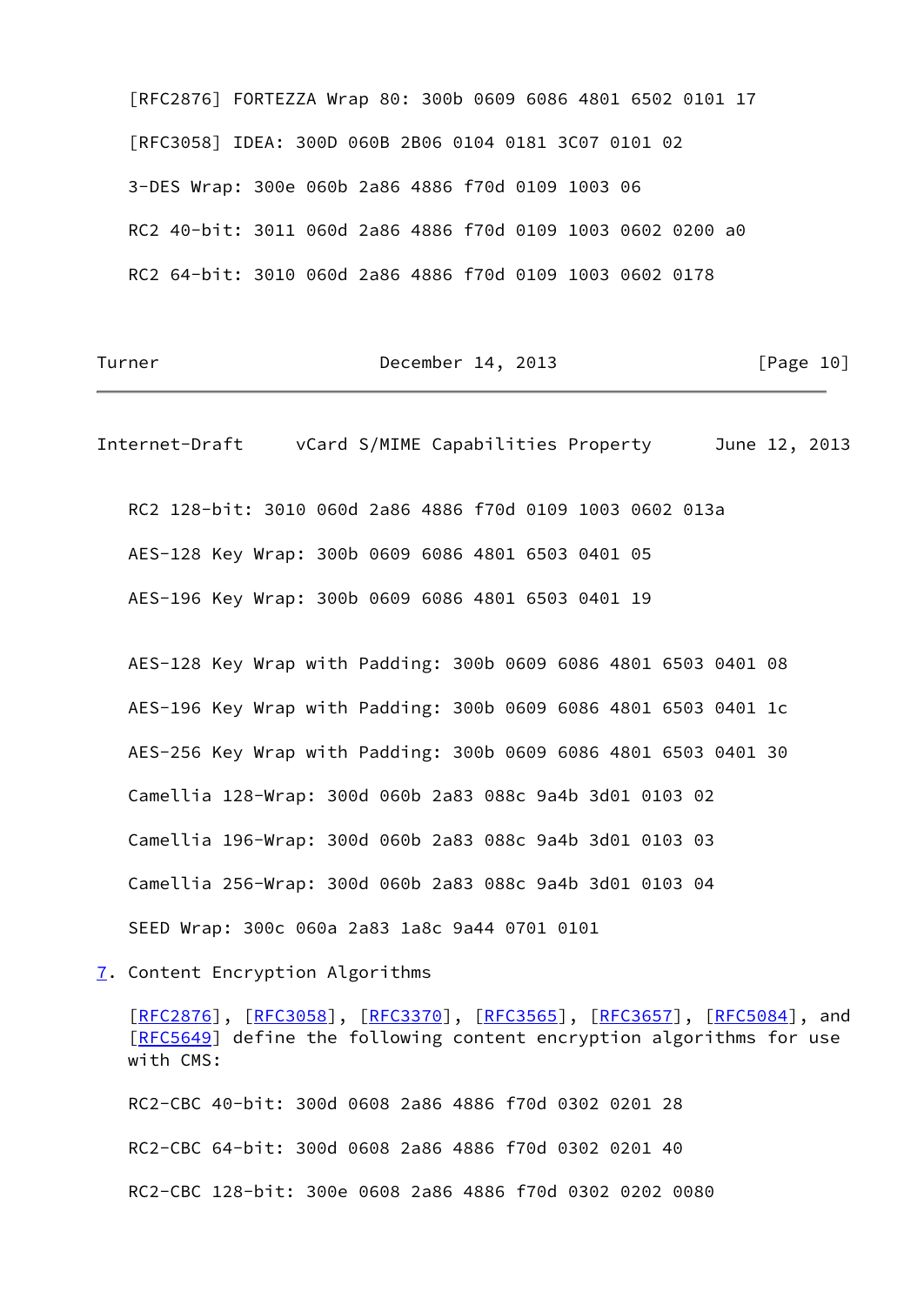3-DES-CBC: 300a 0608 2a86 4886 f70d 0307

NOTE: [[RFC2876](https://datatracker.ietf.org/doc/pdf/rfc2876)] incorrectly included 00 at the end of the SMIMECapability.

[RFC2876] SKIPJACK: 300b 0609 6086 4801 6502 0101 04

[RFC3058] IDEA-CBC: 300d 060b 2b06 0104 0181 3c07 0101 02

[RFC3565] AES-CBC-128: 300b 0609 6086 4801 6503 0401 02

[RFC3565] AES-CBC-196: 300b 0609 6086 4801 6503 0401 16

[RFC3565] AES-CBC-256: 300b 0609 6086 4801 6503 0401 2a

Turner **December 14, 2013** [Page 11]

Internet-Draft vCard S/MIME Capabilities Property June 12, 2013

 AES-CCM-128: 300b 0609 6086 4801 6503 0401 07 AES-CCM-196: 300b 0609 6086 4801 6503 0401 1b AES-CCM-256: 300b 0609 6086 4801 6503 0401 2f AES-GCM-128: 300b 0609 6086 4801 6503 0401 06 AES-GCM-196: 300b 0609 6086 4801 6503 0401 1a AES-GCM-256: 300b 0609 6086 4801 6503 0401 2e AES-128 Key Wrap: 300b 0609 6086 4801 6503 0401 05 AES-196 Key Wrap: 300b 0609 6086 4801 6503 0401 19 AES-256 Key Wrap: 300b 0609 6086 4801 6503 0401 2d AES-128 Key Wrap with MLI: 300b 0609 6086 4801 6503 0401 08 AES-196 Key Wrap with MLI: 300b 0609 6086 4801 6503 0401 1c AES-256 Key Wrap with MLI: 300b 0609 6086 4801 6503 0401 30 NOTE: Camellia defines their capability parameters as NULL.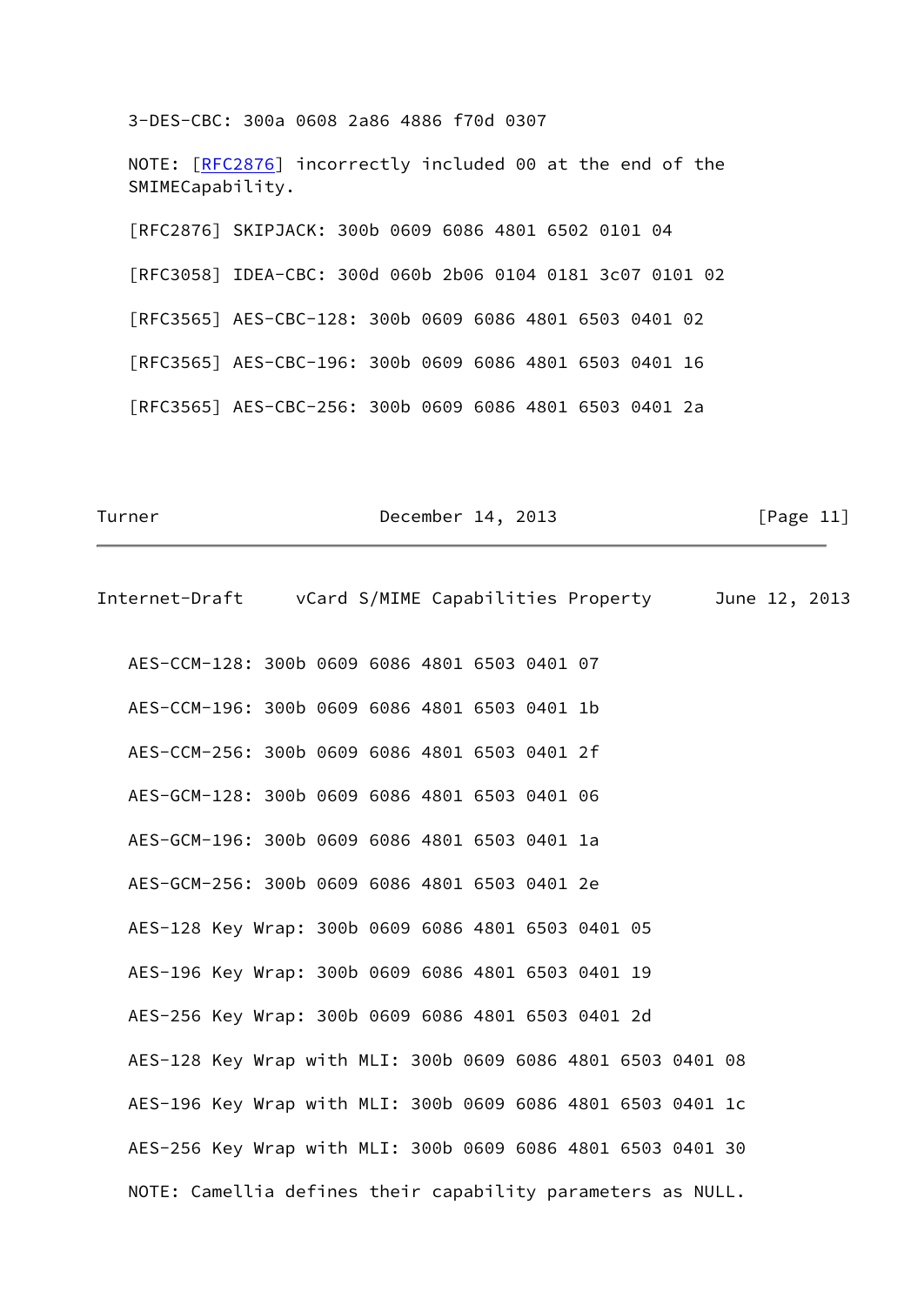- [RFC3657] Camellia 128-CBC: 300f 060b 2a83 088c 9a4b 3d01 0101 0205 00
- [RFC3657] Camellia 196-CBC: 300f 060b 2a83 088c 9a4b 3d01 0101 0305  $00$
- [RFC3657] Camellia 256-CBC: 300f 060b 2a83 088c 9a4b 3d01 0101 0405 00

NOTE: SEED defines their capability parameters as NULL.

[RFC4010] SEED CBC: 300C 0608 2a83 1a8c 9a44 0104 0500

<span id="page-13-0"></span>[8](#page-13-0). Message Authentication Code Algorithms

[\[RFC3370](https://datatracker.ietf.org/doc/pdf/rfc3370)], [[RFC4231\]](https://datatracker.ietf.org/doc/pdf/rfc4231), and [[RFC4490](https://datatracker.ietf.org/doc/pdf/rfc4490)] define the following message authentication code algorithms for use with CMS:

HMAC SHA-1: 3009 0608 2b0601 0505 0801 02

HMAC SHA-224: 300a 0608 2a86 4886 f70d 0208

| Turner | December 14, 2013 | [Page 12] |
|--------|-------------------|-----------|
|--------|-------------------|-----------|

Internet-Draft vCard S/MIME Capabilities Property June 12, 2013

HMAC SHA-256: 300a 0608 2a86 4886 f70d 0209

HMAC SHA-384: 300a 0608 2a86 4886 f70d 020a

[RFC4490] HMAC GOST: 3008 0606 2A85 0302 0209

<span id="page-13-1"></span>[9](#page-13-1). Compression Algorithms

 [RFC3274] define the following compression algorithms for use with CMS:

[RFC3274] ZLIB: 300D 060B 2A86 4886 F70D 0109 1003 08

<span id="page-13-2"></span>[10.](#page-13-2) Security Considerations

 This document does not advocate the use of any particular algorithm. The strength of the algorithms and applicability to their use in a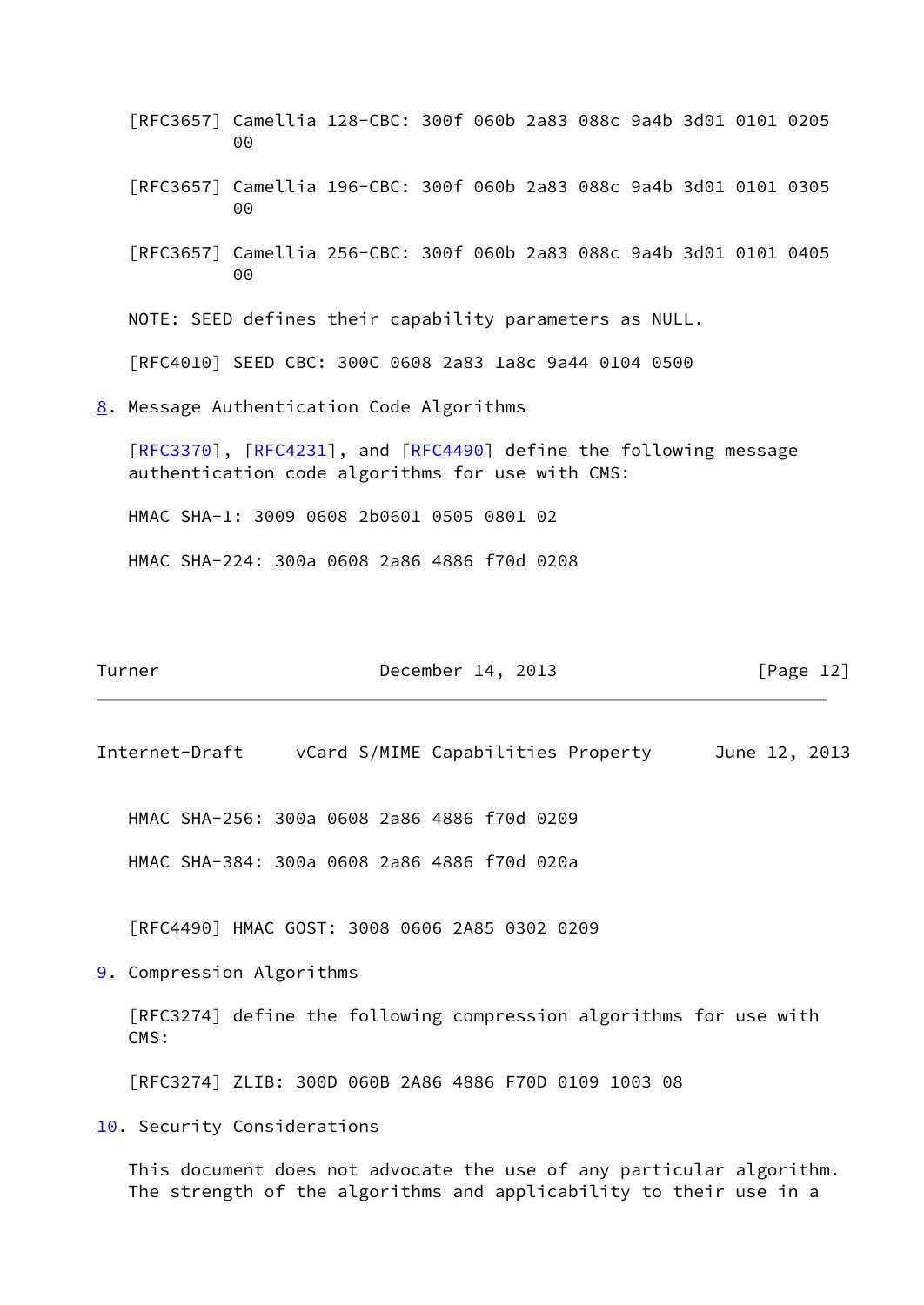particular environment is defined in the algorithms specifications.

 Unlike the S/MIME Capabilities attribute that may be included in S/MIME messages or the S/MIME capabilities attribute that may be included in X.509 certificates, the vCard property defined in this document is not signed. Locally stored copies of the vCard property should be updated as necessary when presented a signed S/MIME capabilities instance.

<span id="page-14-0"></span>[11.](#page-14-0) IANA Considerations

This document registers a new vCard property [\[RFC6350](https://datatracker.ietf.org/doc/pdf/rfc6350)] for S/MIME Capabilities defined in  $Section 1$ . The registation template is specified below:

 Purpose: To specify a list of S/MIME capabilities associated with the object that the vCard represents. Each value represents a single SMIMECapability.

Value type: A text value (base64-encoded DER  $[X.690]$  $[X.690]$ ). It can also be reset to a single URI. [[Or just always use data: URIs?]]

Cardinality: \*

ABNF:

```
 SMIMECAPA-param = SMIMECAPA-uri-param / SMIMECAPA-text-param
SMIMECAPA-value = SMIMECAPA-uri-value / SMIMECAPA-text-value
  ; Value and parameter MUST match.
```
Turner **December 14, 2013** [Page 13]

Internet-Draft vCard S/MIME Capabilities Property June 12, 2013 SMIMECAPA-uri-param = "VALUE=uri" / mediatype-param SMIMECAPA-uri-value = URI SMIMECAPA-text-param = "VALUE=text" SMIMECAPA-text-value = text SMIMECAPA-param =/ altid-param / pid-param / pref-param / type-param / any-param

Examples: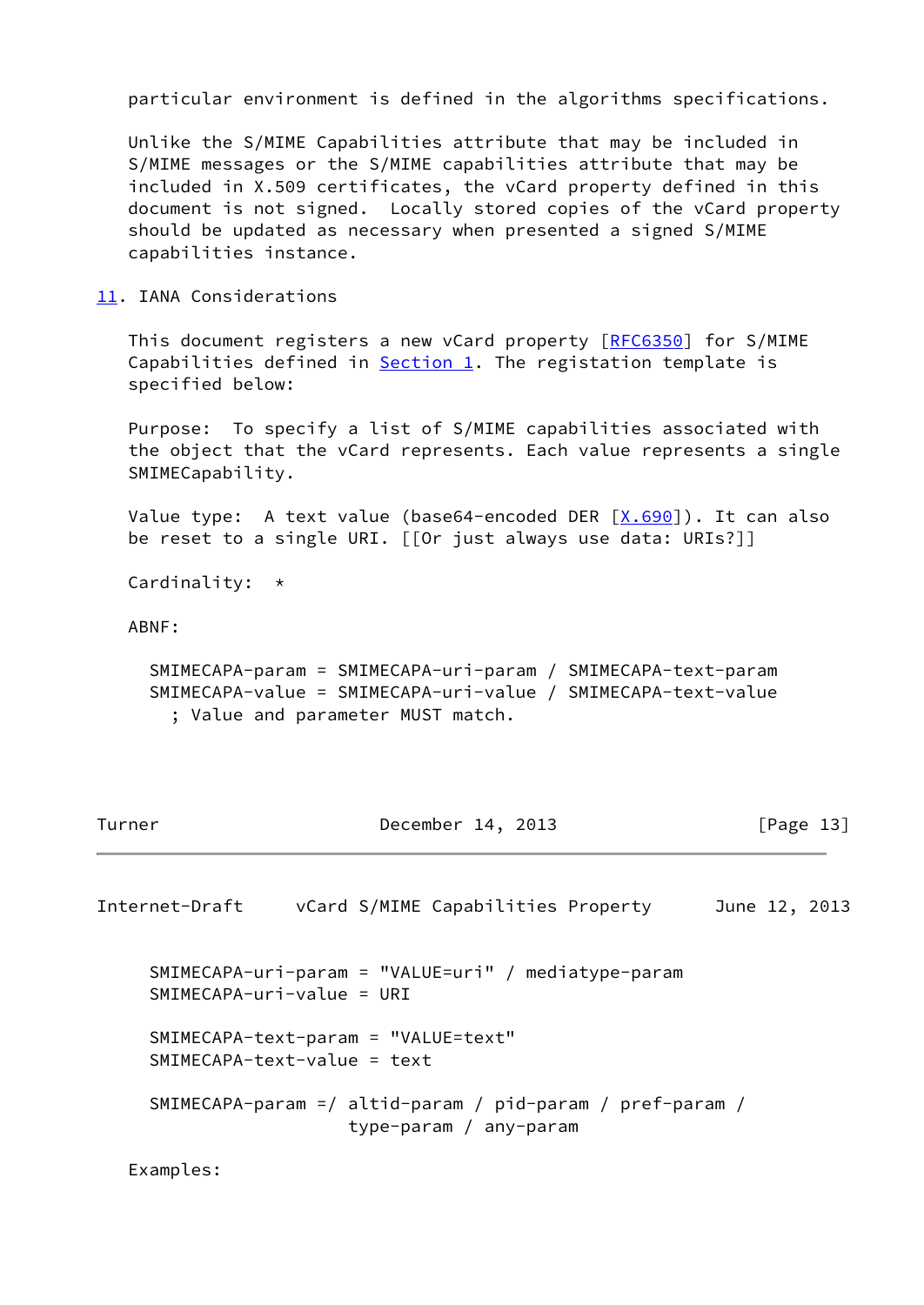SMIMECAPA:<... remainder of base64-encoded data ...> [[Add a real example]]

<span id="page-15-1"></span>[12.](#page-15-1) References

<span id="page-15-2"></span>[12.1](#page-15-2). Normative References

- [RFC2119] Bradner, S., "Key words for use in RFCs to Indicate Requirement Levels", [BCP 14](https://datatracker.ietf.org/doc/pdf/bcp14), [RFC 2119,](https://datatracker.ietf.org/doc/pdf/rfc2119) March 1997.
- [RFC5751] Ramsdell, B. and S. Turner, "Secure/Multipurpose Internet Mail Extensions (S/MIME) Version 3.2 Message Specification", [RFC 5751](https://datatracker.ietf.org/doc/pdf/rfc5751), January 2010.
- [RFC6350] Perreault, S., "vCard Format Specification", [RFC 6350,](https://datatracker.ietf.org/doc/pdf/rfc6350) August 2011.
- <span id="page-15-0"></span> [X.690] ITU-T Recommendation X.690 (2002) | ISO/IEC 8825- 1:2002, Information technology - ASN.1 encoding rules: Specification of Basic Encoding Rules (BER), Canonical Encoding Rules (CER) and Distinguished Encoding Rules (DER).

<span id="page-15-3"></span>[12.2](#page-15-3). Informative References

- [RFC2876] Pawling, J., "Use of the KEA and SKIPJACK Algorithms in CMS", [RFC 2876,](https://datatracker.ietf.org/doc/pdf/rfc2876) July 2000.
- [RFC3058] Teiwes, S., Hartmann, P., and D. Kuenzi, "Use of the IDEA Encryption Algorithm in CMS", [RFC 3058](https://datatracker.ietf.org/doc/pdf/rfc3058), February 2001.
- [RFC3274] Gutmann, P., "Compressed Data Content Type for Cryptographic Message Syntax (CMS)", [RFC 3274,](https://datatracker.ietf.org/doc/pdf/rfc3274) June 2002.

| Turner         | [Page $14$ ]                                                                            |               |  |
|----------------|-----------------------------------------------------------------------------------------|---------------|--|
| Internet-Draft | vCard S/MIME Capabilities Property                                                      | June 12, 2013 |  |
| [RFC3370]      | Housley, R., "Cryptographic Message Syntax (CMS)<br>Algorithms", RFC 3370, August 2002. |               |  |
| [RFC3560]      | Housley, R., "Use of the RSAES-OAEP Key Transport                                       |               |  |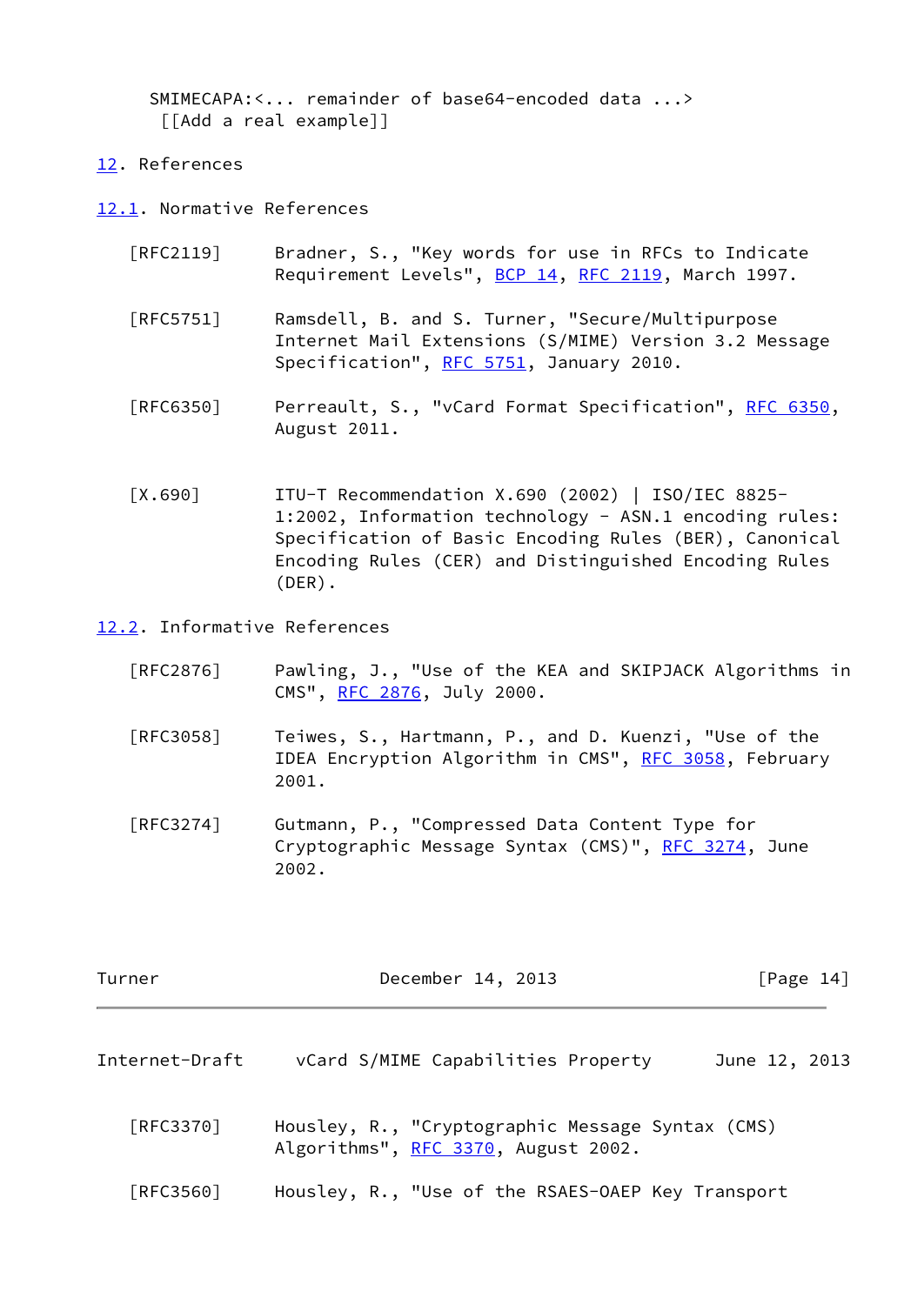Algorithm in Cryptographic Message Syntax (CMS)", [RFC 3560](https://datatracker.ietf.org/doc/pdf/rfc3560), July 2003.

- [RFC3565] Schaad, J., "Use of the Advanced Encryption Standard (AES) Encryption Algorithm in Cryptographic Message Syntax (CMS)", [RFC 3565](https://datatracker.ietf.org/doc/pdf/rfc3565), July 2003.
- [RFC3657] Moriai, S. and A. Kato, "Use of the Camellia Encryption Algorithm in Cryptographic Message Syntax (CMS)", [RFC 3657](https://datatracker.ietf.org/doc/pdf/rfc3657), January 2004.
- [RFC4010] Park, J., Lee, S., Kim, J., and J. Lee, "Use of the SEED Encryption Algorithm in Cryptographic Message Syntax (CMS)", [RFC 4010](https://datatracker.ietf.org/doc/pdf/rfc4010), February 2005.
- [RFC4055] Schaad, J., Kaliski, B., and R. Housley, "Additional Algorithms and Identifiers for RSA Cryptography for use in the Internet X.509 Public Key Infrastructure Certificate and Certificate Revocation List (CRL) Profile", [RFC 4055](https://datatracker.ietf.org/doc/pdf/rfc4055), June 2005.
- [RFC4056] Schaad, J., "Use of the RSASSA-PSS Signature Algorithm in Cryptographic Message Syntax (CMS)", [RFC 4056](https://datatracker.ietf.org/doc/pdf/rfc4056), June 2005.
- [RFC4231] Nystrom, M., "Identifiers and Test Vectors for HMAC- SHA-224, HMAC-SHA-256, HMAC-SHA-384, and HMAC-SHA-512", [RFC 4231](https://datatracker.ietf.org/doc/pdf/rfc4231), December 2005.
- [RFC4262] Santesson, S., "X.509 Certificate Extension for Secure/Multipurpose Internet Mail Extensions (S/MIME) Capabilities", [RFC 4262](https://datatracker.ietf.org/doc/pdf/rfc4262), December 2005.
- [RFC4490] Leontiev, S., Ed., and G. Chudov, Ed., "Using the GOST 28147-89, GOST R 34.11-94, GOST R 34.10-94, and GOST R 34.10-2001 Algorithms with Cryptographic Message Syntax (CMS)", [RFC 4490](https://datatracker.ietf.org/doc/pdf/rfc4490), May 2006.
- [RFC5084] Housley, R., "Using AES-CCM and AES-GCM Authenticated Encryption in the Cryptographic Message Syntax (CMS)", [RFC 5084](https://datatracker.ietf.org/doc/pdf/rfc5084), November 2007.
- [RFC5649] Housley, R. and M. Dworkin, "Advanced Encryption Standard (AES) Key Wrap with Padding Algorithm",

| Turner | December 14, 2013 | [Page $15$ ] |  |
|--------|-------------------|--------------|--|
|        |                   |              |  |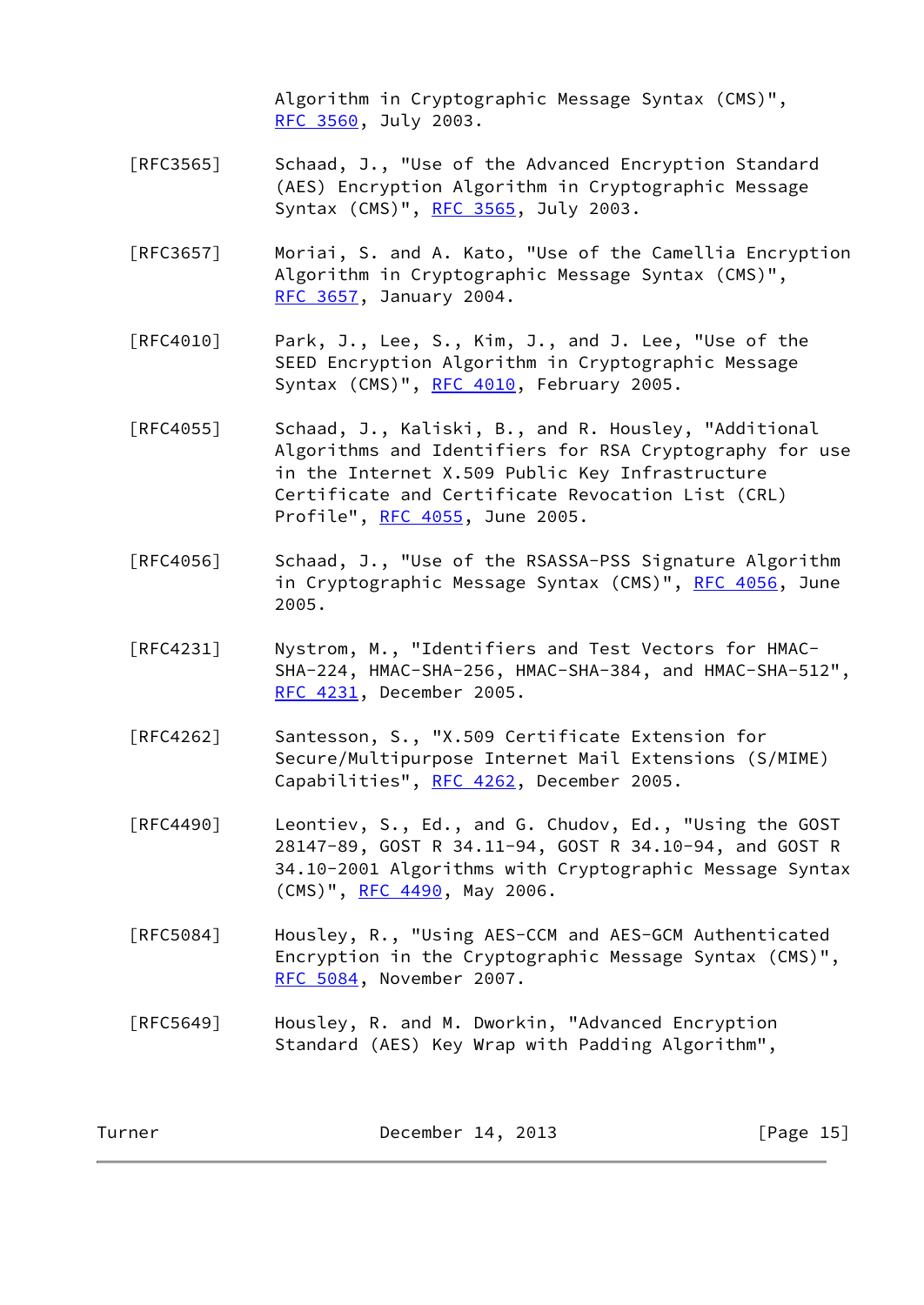Internet-Draft vCard S/MIME Capabilities Property June 12, 2013

[RFC 5649](https://datatracker.ietf.org/doc/pdf/rfc5649), September 2009.

- [RFC5753] Turner, S. and D. Brown, "Use of Elliptic Curve Cryptography (ECC) Algorithms in Cryptographic Message Syntax (CMS)", [RFC 5753](https://datatracker.ietf.org/doc/pdf/rfc5753), January 2010.
- [RFC5754] Turner, S., "Using SHA2 Algorithms with Cryptographic Message Syntax", [RFC 5754,](https://datatracker.ietf.org/doc/pdf/rfc5754) January 2010.
- [RFC5990] Randall, J., Kaliski, B., Brainard, J., and S. Turner, "Use of the RSA-KEM Key Transport Algorithm in the Cryptographic Message Syntax (CMS)", [RFC 5990,](https://datatracker.ietf.org/doc/pdf/rfc5990) September 2010.

Authors' Addresses

Sean Turner

 IECA, Inc. 3057 Nutley Street, Suite 106 Fairfax, VA 22031 USA

Email: turners@ieca.com

 Alexey Melnikov Isode Ltd 5 Castle Business Village 36 Station Road Hampton, Middlesex TW12 2BX UK

EMail: Alexey.Melnikov@isode.com

Carl Wallace

Email: carl@redhoundsoftware.com